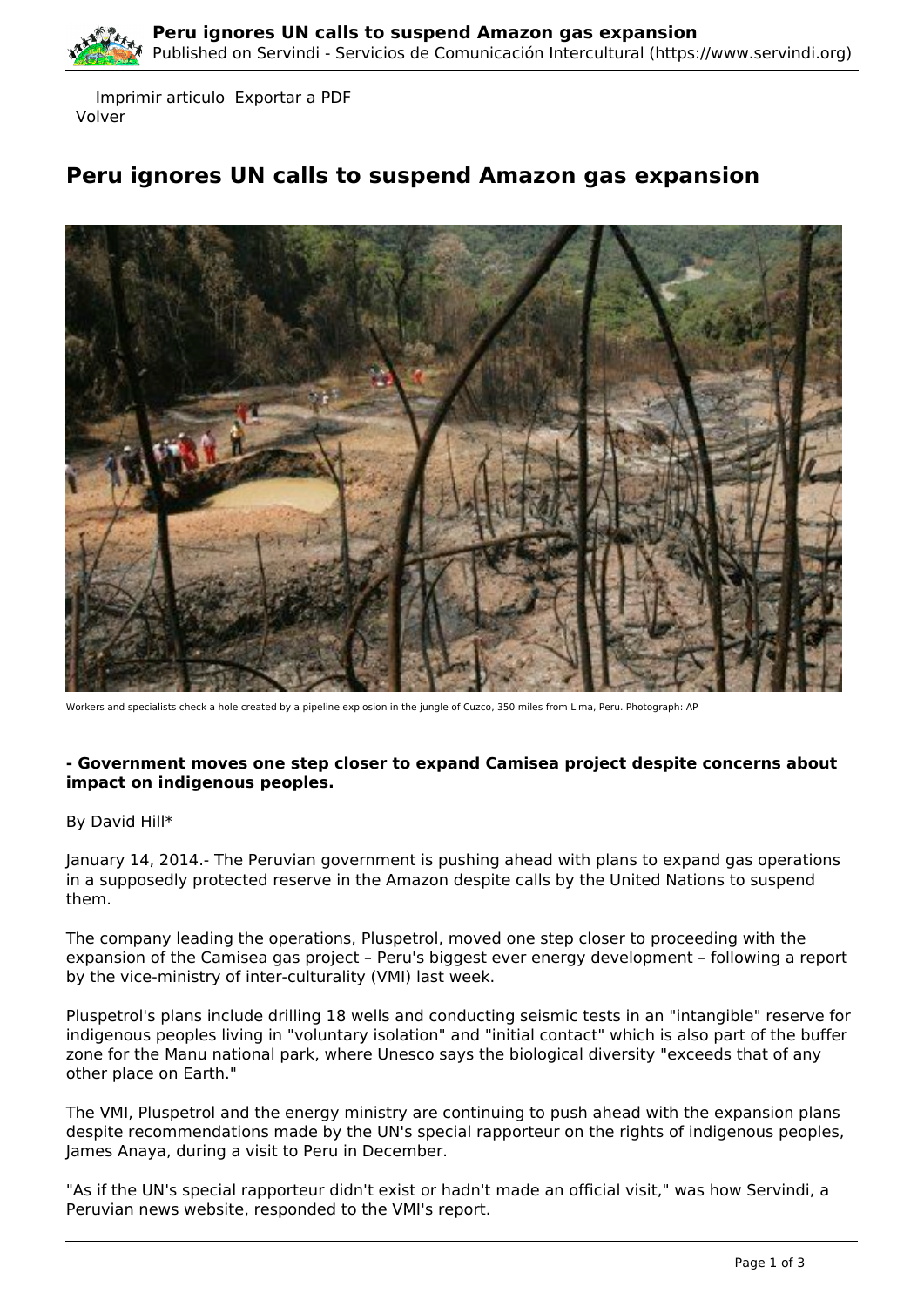

Anaya made his recommendations in a formal, 2,714 word statement read at a press conference in Lima. One recommendation was that the government performs an "exhaustive study" of the indigenous peoples in the gas project region, and another that it "shouldn't proceed with the proposed expansion without previously and conclusively establishing that their human rights will not be violated."

"It's obvious that these groups are extremely vulnerable," Anaya said at the end of his eight day visit.

Pilar Cameno, from Peruvian NGO DAR, told the Guardian that the expansion could lead to "violent encounters" between gas project workers and indigenous peoples, "increased mortality rates", the loss of land and access to resources, and environmental contamination.

"The Peruvian state must heed the UN rapporteur's recommendations and implement them," Cameno says. "What's at stake here is the survival of the indigenous peoples in isolation and initial contact – not just as individuals, but as whole cultures."

Asked why Peru isn't heeding the Rapporteur's recommendations, the vice-minister for interculturality, Patricia Balbuena Palacios, told the Guardian that the government is waiting to receive an official report by Anaya.

"According to the correct channels, the Peruvian state must revise and issue an opinion on the report and then it must be accepted by the UN's human rights council who will send it to us as an official document," Balbuena Palacios says.

Anaya's recommendations follow an appeal last year by the UN's [committee on the elimination of](http://www.huffingtonpost.co.uk/david-hill/un-urges-peru-to-suspend-gas-plans_b_2900551.html) [racial discrimination](http://www.huffingtonpost.co.uk/david-hill/un-urges-peru-to-suspend-gas-plans_b_2900551.html) [1] (Cerd) to Peru to "immediately suspend" the expansion, and a follow-up letter from Cerd expressing concern that the "physical and cultural survival" of indigenous peoples would be put at risk.

The [VMI's report last week](http://www.cultura.gob.pe/comunicacion/noticia/ministerio-de-cultura-notifico-hoy-al-ministerio-de-energia-y-minas-tres-re) [2] – on the Environmental Impact Assessment (EIA) of Pluspetrol's expansion plans – concluded that the company has done almost everything required of it to proceed, stating that 34 of 37 "observations" on the EIA made in a previous VMI report last November had been satisfactorily addressed by Pluspetrol.

One of the three outstanding "observations" is that Pluspetrol shouldn't conduct 3D seismic tests in one particular area of the reserve because of the "possible presence of people in isolation." According to the VMI's report last week, Pluspetrol responded by stating that satellite images of the area in question show no signs of "permanent or semi-permanent" human settlements; that it has an "anthropological contingency plan" in case of "undesired contacts with peoples in isolation"; and that, despite the fact it doesn't think the VMI's request "necessary", it will reduce the area for its 3D seismic tests by 6,300 hectares – a response considered unsatisfactory by the VMI.

The VMI's first report on Pluspetrol's EIA, dated last July, was much more critical, making 83 "observations" and stating that the Nahua people living in "initial contact" in the reserve could be "devastated" by the expansion and the Kirineri and Nanti people in "voluntary isolation" could be made "extinct." It also acknowledged that there are indigenous peoples in "voluntary isolation" in the far north-east and south-east of Pluspetrol's concession where the company wants to build wells and conduct further seismic tests – ignored by the VMI's two most recent reports.

However, the VMI's July report was almost immediately removed from the public sphere and subsequently rescinded. Key VMI personnel including the vice-minister of inter-culturality and the director of the head office for Indigenous Peoples' Rights resigned, and it was announced that another report would be written and a "special team", as Balbuena Palacios has described it, from outside the VMI was contracted to do so.

The concession operated by Pluspetrol, which leads a consortium of companies including Hunt Oil, Repsol and SK Corporation, is called Lot 88, 74% of which is superimposed over a reserve established in 1990. The seismic tests will involve thousands of underground explosions, and are